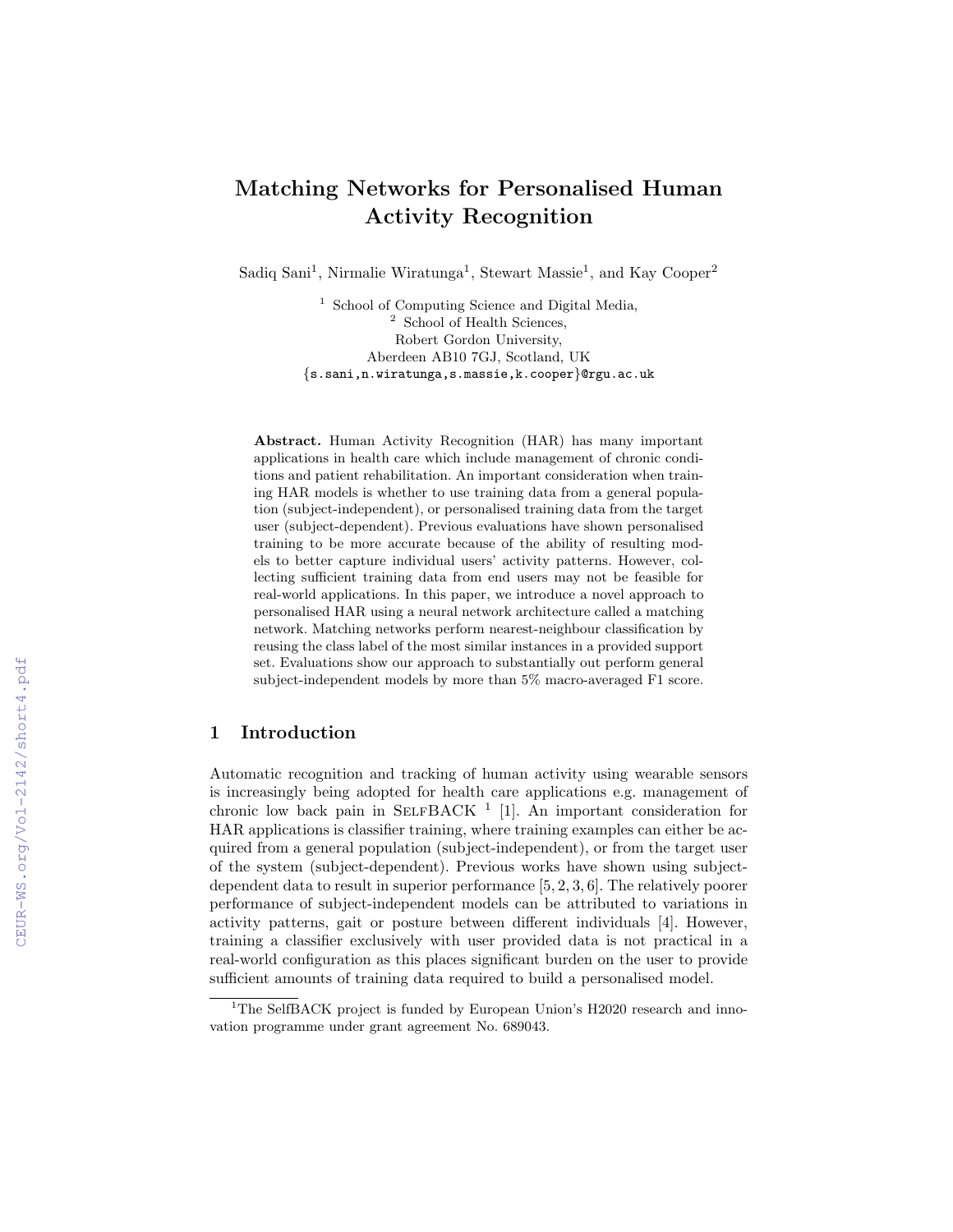In this paper, we introduce an approach to personalised HAR using matching networks. Matching Networks are a type of neural network architecture introduced for the task of one-shot learning [7] which is a scenario where an algorithm is trained to recognise a new class from just a few examples of that class. Given a (typically small) support set of labelled examples, matching networks are able to classify an unlabelled example by reusing the class labels of the most similar examples in the support set. At the same time, because classification is only conditioned on the support set, matching networks behave like non-parametric models and can reason with any set of examples that are provided at runtime, without the need for retraining the network. This makes our system potentially able to continuously adapt to changes in the user's context.

## 2 Personalised HAR using Matching Networks



Fig. 1. Illustration of matching network for HAR.

The aim of matching networks is to learn a model that maps an unlabelled example  $\hat{x}$  to a class label  $\hat{y}$  using a small support set S of labelled examples. This is illustrated in Figure 1. Given a set of instances  $X = \{x\}$  and a set of class labels  $L = \{y\}$ , an embedding function  $f_{\theta}$  which in this case a neural network parameterised by  $\theta$ , the function a is an attention mechanism that takes the embedded representation of a test instance  $\hat{x}$  and a support set S and returns a probability distribution  $P(y|\hat{x}, S)$  over class labels y of instances in S. To train the matching network for personalised HAR, we also define a set of users U where each user  $u_j \in U$  is comprised of a set of labelled examples as follows: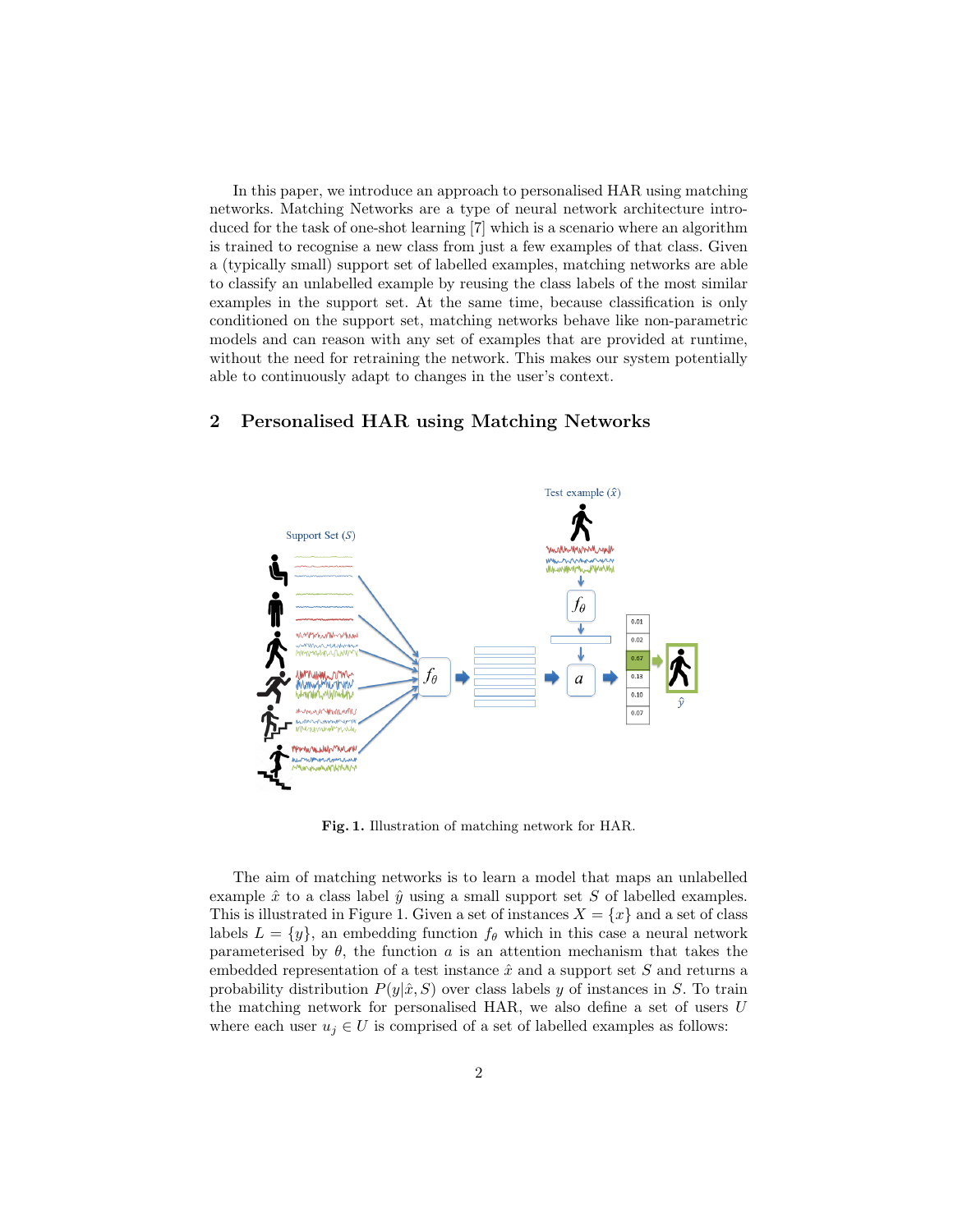$$
u_j = \{(x, y) | x \in X, y \in L\}
$$
\n(1)

Next we define a set of training instances  $T_j$  for each user  $u_j$  as follows:

$$
T_j = \{(S_j, B_j)\}^l \tag{2}
$$

i.e.,  $T_j$  is made up of user-specific support and target set pairs  $S_j$  and  $B_j$ respectively, where  $S_j = \{(x, y)|x \in u_i, y \in L\}$  and  $B_j = \{(x, y)|x \in u_j, x \notin L\}$  $S_j$ . Note that the set of labels in  $S_j$  is always equivalent to L because we are interested in learning a classifier over the entire set of activity labels. Accordingly,  $S_j$  contains m examples for each class  $y \in L$  and the cardinality of  $S_j$  is  $|S_j|$  =  $m \times |L|$ . Both  $S_j$  and  $B_j$  are sampled at random from  $u_j$  l times to create  $T_j$ . Each  $B_j$  is used with it's respective  $S_j$  by classifying each instance in  $B_j$  using  $S_j$  and computing loss using categorical cross entropy. The network is trained using stochastic gradient descent and back propagation.

#### 3 Evaluation

Evaluation is conducted on a dataset of 50 users with 9 activity classes (Standing, Sitting, Lying, Walking Slow, Walking Normal, Walking Fast, Up Stairs, Down Stairs) where each user performs each activity for about 3 minutes. We adopt a hold-out validation strategy where 8 out of the 50 users are randomly selected for testing. To simulate user provided samples for creating personalised support sets, we hold out the first 30 seconds of each test user's data for creating the support set. This leaves approximately 150 seconds of data per activity which are used for testing, Performance is reported using macro-averaged F1 score.

In the evaluation, we explore the performance of our matching network against a number of baseline approaches. Accordingly we compare the following algorithms:

- kNN: Nearest-neighbour classifier trained on the entire training set
- SVM: Support Vector Machines trained on the entire training set
- MLP: A Feed-forward neural network trained on the entire training
- MNet: Our personalised matching network approach

All algorithms use 5-second window sizes for signal partitioning and discrete cosine transform for feature representation.

Table 1. Results of different algorithms showing F1 scores.

| $\overline{Algorithm kNN SVM MLP MNet}$ |  |  |
|-----------------------------------------|--|--|
| F1 Score $[0.661] 0.734] 0.723] 0.788$  |  |  |

It can be observed from Table 1 that MNet produces the best result, SVM and MLP have comparative performance while kNN comes in last. MNet out